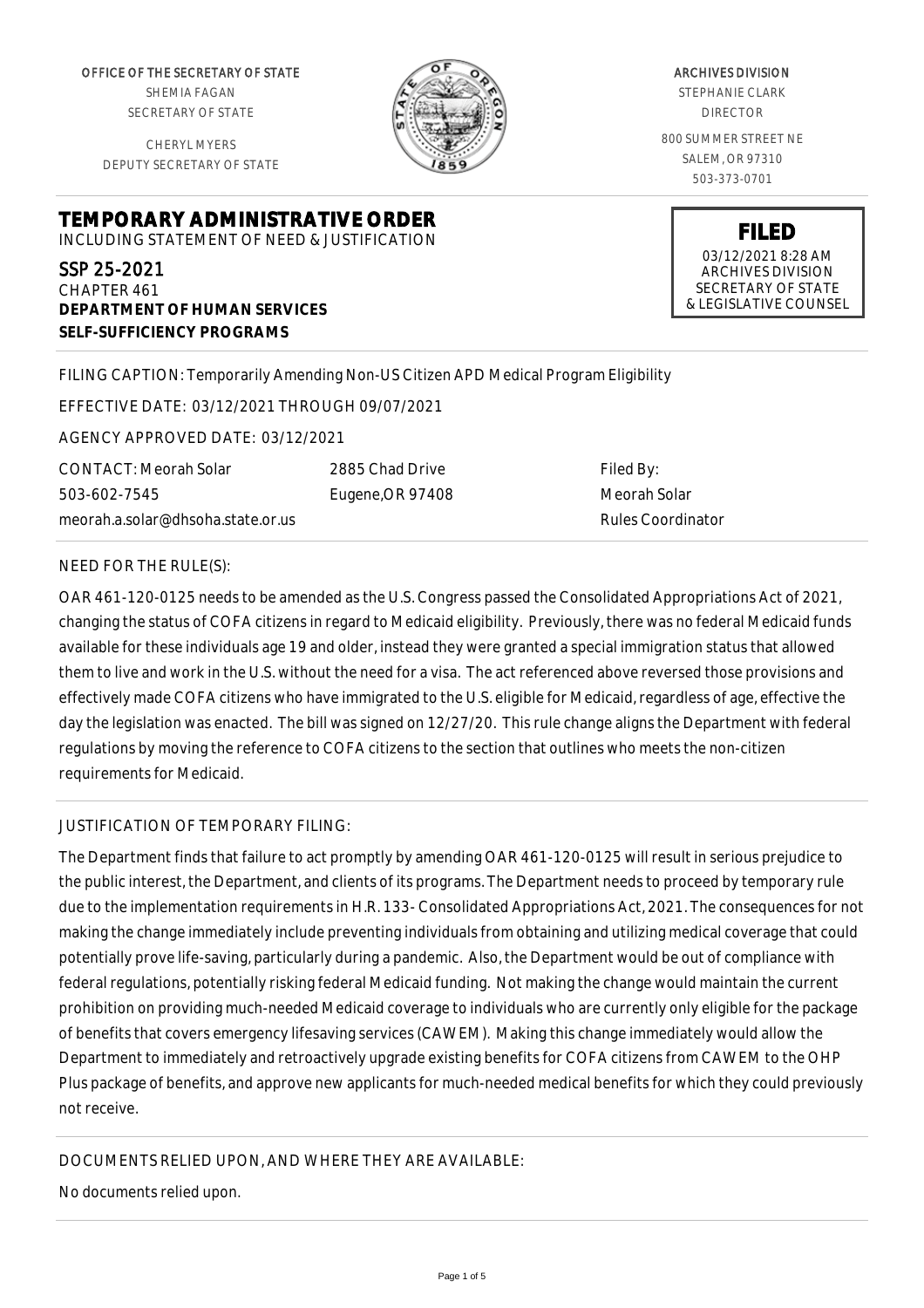## AMEND: 461-120-0125

RULE SUMMARY: OAR 461-120-0125 about alien status is being amended to designate citizens of Compact of Free Association States (i.e., Federated States of Micronesia, Republic of the Marshall Islands, and the Republic of Palau) as qualified non-citizens for the OSIPM and QMB programs and include them in the category of individuals who meet the non-citizen requirements for Medicaid. This amendment is retroactively effective December 28, 2020.

CHANGES TO RULE:

461-120-0125 Alien Status ¶

(1) For purposes of this chapter of rules, $\P$ 

(a) In all programs, an individual is a "qualified non-citizen" if the individual is any of the following:¶ (aA) A non-citizen who is lawfully admitted for permanent residence under the Immigration and Nationality Act (INA) (8 U.S.C. 1101 et seq). This includes:¶

(Ai) An Iraqi or Afghan alien granted special immigrant status (SIV) under section 101(a)(27) of the INA.¶ (Bii) An Amerasian granted immigration status under section 584(a) of the Foreign Operations, Export Financing and Related Program Appropriations Act of 1988.¶

(bB) A refugee who is admitted to the United States as a refugee under section 207 of the INA (8 U.S.C. 1157).¶ ( $\epsilon$ C) A non-citizen who is granted asylum under section 208 of the INA (8 U.S.C. 1158).

(dD) A non-citizen whose deportation is being withheld under section 243(h) of the INA (8 U.S.C. 1253(h)) (as in effect immediately before April 1, 1997) or section 241(b)(3) of the INA (8 U.S.C. 1231(b)(3)) (as amended by section 305(a) of division C of the Omnibus Consolidated Appropriations Act of 1997, Pub. L. No. 104-208, 110 Stat. 3009-597 (1996)).¶

(eE) A non-citizen who is paroled into the United States under section 212(d)(5) of the INA (8 U.S.C. 1182(d)(5)) for a period of at least one year.¶

(fE) A non-citizen who is granted conditional entry pursuant to section  $203(a)(7)$  of the INA (8 U.S.C. 1153(a)(7)) as in effect prior to April 1, 1980.¶

(gG) A non-citizen who is a "Cuban and Haitian entrant" (as defined in section 501(3) of the Refugee Education Assistance Act of 1980).¶

(hH) A battered spouse or dependent child who meets the requirements of 8 U.S.C. 1641(c), as determined by the U.S. Citizenship and Immigration Services (USCIS).¶

(i) A non-citizen who is a "victim of a severe form of trafficking in persons" certified under the Victims of Trafficking and Violence Protection Act of 2000 (22 U.S.C. 7101 to 7112).¶

 $(j_1)$  A non-citizen who is a family member of a victim of a severe form of trafficking in persons who holds a visa for family members authorized by the Trafficking Victims Protection Reauthorization Act of 2003 (22 U.S.C. 7101 to 7112).¶

(b) In the OSIPM and QMB programs, in addition to subsection (a) of this section, an individual is a "qualified noncitizen" if the individual is from the Federated States of Micronesia, the Republic of the Marshall Islands, and the Republic of Palau who lawfully reside in the United States in accordance with the Compacts of Free Association. The provisions in this subsection are retroactively effective December 28, 2020.¶

(2) In all programs except the REF and REFM programs, an individual meets the alien status requirements if the individual is one of the following:¶

(a) An American Indian born in Canada to whom the provisions of section 289 of the INA (8 U.S.C. 1359) apply.¶ (b) A member of an Indian tribe, as defined in section 4(e) of the Indian Self-Determination and Education Act (25 U.S.C. 450b(e)).¶

(c) A qualified non-citizen who is any of the following:¶

(A) A veteran of the United States Armed Forces who was honorably discharged for reasons other than alien

status and who fulfilled the minimum active-duty service requirements described in 38 U.S.C. 5303A(d).¶

(B) A member of the United States Armed Forces on active duty (other than active duty for training).¶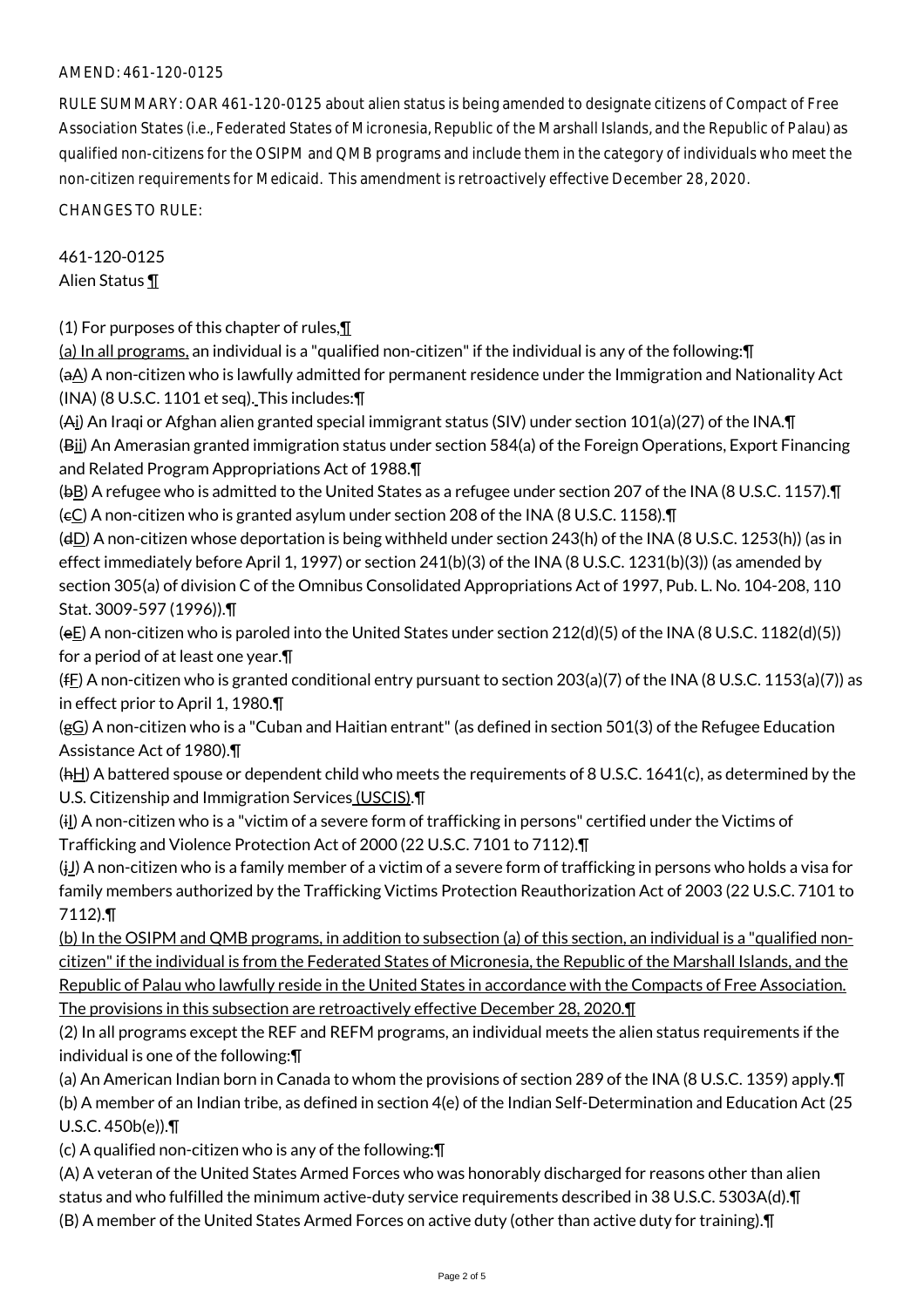(C) The spouse, the un-remarried surviving spouse, or an unmarried dependent child, of an individual described in paragraphs (A) or (B) of this subsection.¶

(3) In the ERDC, TA-DVS, and TANF programs, an individual meets the alien status requirements if the individual is one of the following:¶

(a) An individual who is a qualified non-citizen (see subsection  $(1)(a)$  of this rule). $\P$ 

(b) A non-citizen who is currently a victim of domestic violence or who is at risk of becoming a victim of domestic violence.¶

(4) In the OSIPM and QMB programs an individual meets the alien status requirement if:¶

(a) The individual is a non-citizen who entered the United States or was given qualified non-citizen status on or after August 22, 1996 and has been in the U.S. for five years beginning on the date the non-citizen received his or her qualified non-citizen status; or¶

(b) The individual meets the requirements of one of the following subsections:¶

(A) An individual granted any of the following alien statuses:¶

(i) Refugee - under section 207 of the INA.¶

(ii) Asylum - under section 208 of the INA.¶

(iii) Deportation being withheld under section 243(h) of the INA.¶

(iv) Cubans and Haitians who are either public interest or humanitarian parolees.¶

(v) An individual granted immigration status under section 584(a) of the Foreign Operations, Export Financing and Related Program Appropriations Act of 1988.¶

(vi) A "victim of a severe form of trafficking in persons" certified under the Victims of Trafficking and Violence Protection Act of 2000 (22 U.S.C. 7101 to 7112).¶

(vii) A family member of a victim of a severe form of trafficking in persons who holds a visa for family members authorized by the Trafficking Victims Protection Reauthorization Act of 2003 (22 U.S.C. 7101 to 7112).¶ (viii) An Iraqi or Afghan alien granted special immigrant status (SIV) under section 101(a)(27) of the INA.¶ (ix) Retroactively effective December 28, 2020, an individual from the Federated States of Micronesia, the Republic of the Marshall Islands, and the Republic of Palau who lawfully reside in the United States in accordance with the Compacts of Free Association.¶

(B) Effective October 1, 2009, an individual is a qualified non-citizen and is under 19 years of age.¶

(C) Was a qualified non-citizen before August 22, 1996.¶

(D) Physically entered the United States before August 22, 1996, and was continuously present in the United States between August 22, 1996, and the date qualified non-citizen status was obtained. An individual is not continuously present in the United States if the individual is absent from the United States for more than 30 consecutive days or a total of more than 90 days between August 22, 1996 and the date qualified non-citizen status was obtained.¶

(E) Is under the age of 19 and is one of the following:¶

(i) A citizen of a Compact of Free Association State (i.e., Federated States of Micronesia, Republic of the Marshall Islands, and the Republic of Palau) who has been admitted to the U.S. as a non-immigrant and is permitted by the Department of Homeland Security to reside permanently or indefinitely in the U.S.¶

 $(H)$  An individual described in 8 CFR section 103.12(a)(4) who belongs to one of the following classes of aliens permitted to remain in the United States because the Attorney General has decided for humanitarian or other public policy reasons not to initiate deportation or exclusion proceedings or enforce departure:¶ (I) An alien currently in temporary resident status pursuant to section 210 or 245A of the INA (8 USC 1160 and

1255a);¶

(II) An alien currently under Temporary Protected Status (TPS) pursuant to section 244 of the INA (8 USC 1229b);¶

(III) Cuban-Haitian entrants, as defined in section 202(b) Pub. L. 99-603 (8 USC 1255a), as amended;¶

(IV) Family Unity beneficiaries pursuant to section 301 of Pub. L. 101-649 (8 USC 1255a), as amended;¶

(V) An alien currently under Deferred Enforced Departure (DED) pursuant to a decision made by the President;¶

(VI) An alien currently in deferred action status pursuant to Department of Homeland Security Operating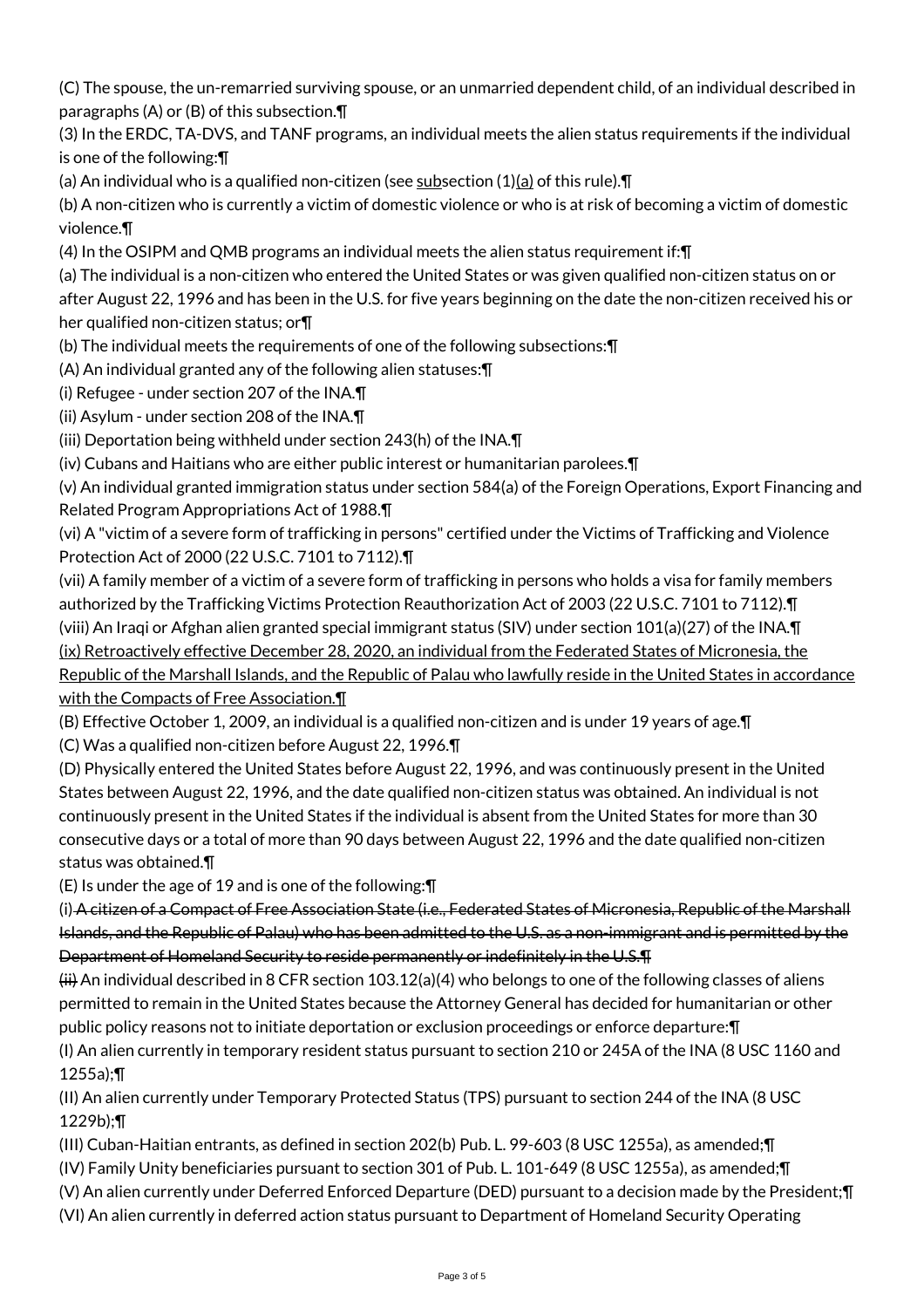Instruction OI 242.1(a)(22); or¶

(VII) An alien who is the spouse or child of a United States citizen whose visa petition has been approved and who has a pending application for adjustment of status.¶

(iii) An individual in non-immigrant classifications under the INA who is permitted to remain in the U.S. for an indefinite period, including those individuals as specified in section 101(a)(15) of the INA (8 USC 1101).¶

(F) In the OSIPM program, is receiving SSI benefits.¶

(G) In the QMB program, is receiving SSI and Medicare Part A benefits.¶

(H) Meets the alien status requirements in section (2) or (5) of this rule.¶

(5) In the REF and REFM programs, an individual meets the alien status requirements if the individual is admitted lawfully under any of the following provisions of law:¶

(a) An individual admitted as a refugee under section 207 of the INA (8 USC 1157).¶

(b) An individual granted asylum under section 208 of the INA (8 USC 1158).¶

(c) Cuban and Haitian entrants, in accordance with requirements in 45 CFR part 401.¶

(d) An individual paroled as a refugee or asylee under section 212(d)(5) of the Immigration and Nationality Act (INA) (8 USC 1182(d)(5)).¶

(e) An Amerasian from Vietnam who is admitted to the U.S. as an immigrant pursuant to section 584 of the Foreign Operations, Export Financing, and Related Programs Appropriations Act, 1988 (as contained in section 101(e) of Pub. L. No. 100-202 and amended by the 9th proviso under Migration and Refugee Assistance in title II of the Foreign Operations, Export Financing, and Related Programs Appropriations Acts, 1989 (Pub. L. No. 100-461 as amended)).¶

(f) A "victim of a severe form of trafficking in persons" certified under the Victims of Trafficking and Violence Protection Act of 2000, Pub. L. No. 106-386, 114 Stat. 1464 (2000), as amended.¶

(g) A family member of a victim of a severe form of trafficking in persons who holds a visa for family members authorized by the Trafficking Victims Protection Reauthorization Act of 2003, Pub. L. 108-193, 117 Stat. 2875 (2003).¶

(h) Iraqi and Afghan aliens granted special immigrant status under section 101(a)(27) of the Immigration and Nationality Act.¶

(6) In the SNAP program, an individual meets the alien status requirement if the individual meets the requirements of one or more of the following subsections:¶

(a) An individual granted any of the following alien statuses:¶

(A) Refugee - under section 207 of the INA.¶

(B) Asylum - under section 208 of the INA.¶

(C) Deportation being withheld under section 243(h) of the INA.¶

(D) Cubans and Haitians who are either public interest or humanitarian parolees.¶

(E) An individual granted immigration status under section 584(a) of the Foreign Operations, Export Financing and Related Program Appropriations Act of 1988.¶

(F) A "victim of a severe form of trafficking in persons" certified under the Victims of Trafficking and Violence Protection Act of 2000 (22 U.S.C. 7101 to 7112).¶

(G) A family member of a victim of a severe form of trafficking in persons who holds a visa for family members

authorized by the Trafficking Victims Protection Reauthorization Act of 2003 (22 U.S.C. 7101 to 7112).¶

(H) An Iraqi or Afghan alien granted special immigrant status (SIV) under section 101(a)(27) of the INA.¶ (b) A qualified non-citizen under 18 years of age.¶

(c) A non-citizen who has been residing in the United States for at least five years while a qualified non-citizen.¶

(d) A non-citizen who is lawfully residing in the United States and who was a member of a Hmong or Highland Laotian tribe at the time that the tribe rendered assistance to United States personnel by taking part in a military

or rescue operation during the Vietnam era (as defined in 38 U.S.C. 101).¶

(e) The spouse, the un-remarried surviving spouse, or an unmarried dependent child, of an individual described in subsection (d) of this section.¶

(f) A qualified non-citizen who has a disability, as defined in OAR 461-001-0015.¶